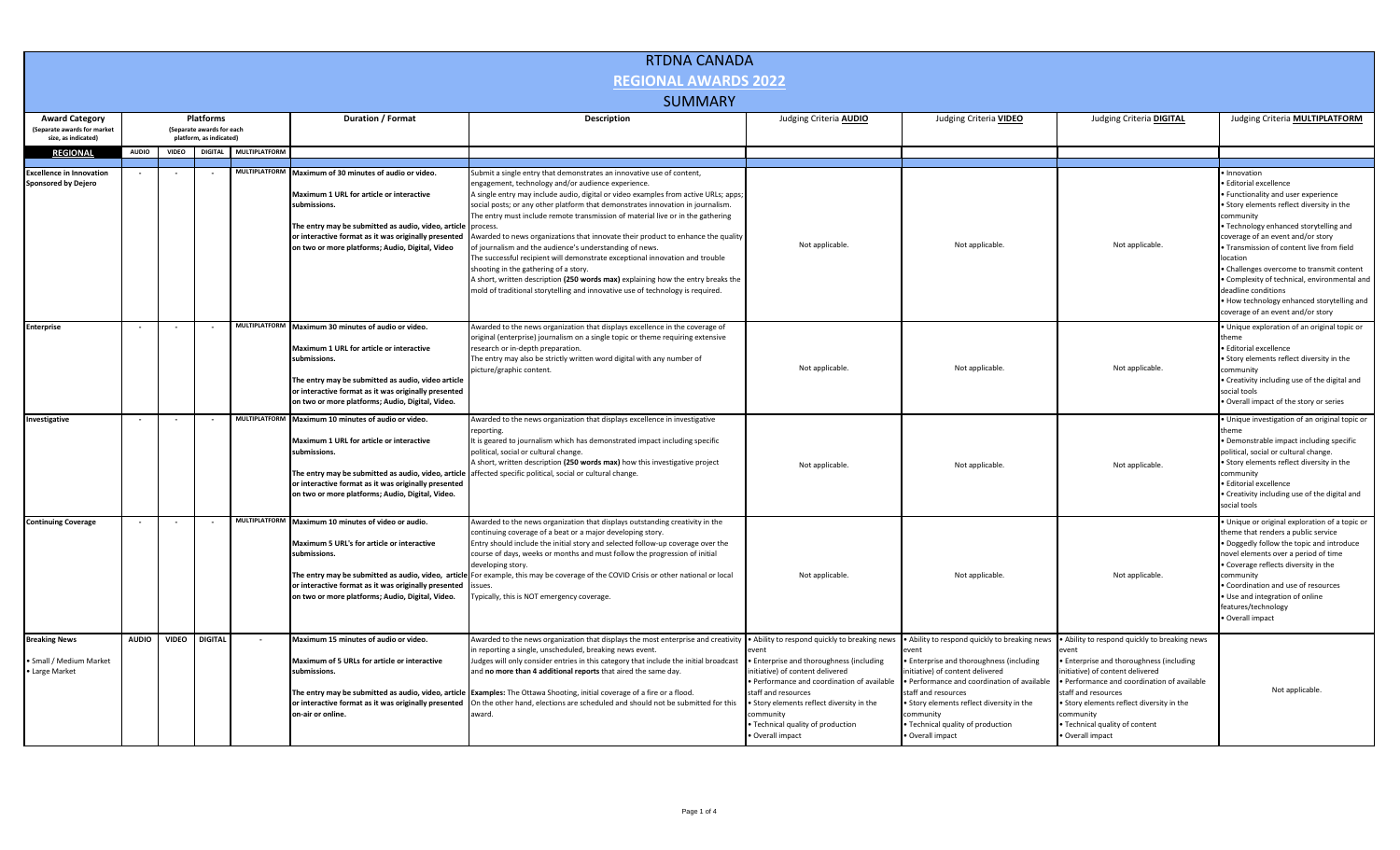| <b>RTDNA CANADA</b>                                                        |                                                                          |              |                |                      |                                                                                                                                                                                                                                                                                         |                                                                                                                                                                                                                                                                                                                                                                                                                                                                                                                                                                                                                                                |                                                                                                                                                                                                                                                 |                                                                                                                                                                                                                                                                                                                                               |                                                                                                                                                                                                                                                                                                              |                                       |
|----------------------------------------------------------------------------|--------------------------------------------------------------------------|--------------|----------------|----------------------|-----------------------------------------------------------------------------------------------------------------------------------------------------------------------------------------------------------------------------------------------------------------------------------------|------------------------------------------------------------------------------------------------------------------------------------------------------------------------------------------------------------------------------------------------------------------------------------------------------------------------------------------------------------------------------------------------------------------------------------------------------------------------------------------------------------------------------------------------------------------------------------------------------------------------------------------------|-------------------------------------------------------------------------------------------------------------------------------------------------------------------------------------------------------------------------------------------------|-----------------------------------------------------------------------------------------------------------------------------------------------------------------------------------------------------------------------------------------------------------------------------------------------------------------------------------------------|--------------------------------------------------------------------------------------------------------------------------------------------------------------------------------------------------------------------------------------------------------------------------------------------------------------|---------------------------------------|
| <b>REGIONAL AWARDS 2022</b>                                                |                                                                          |              |                |                      |                                                                                                                                                                                                                                                                                         |                                                                                                                                                                                                                                                                                                                                                                                                                                                                                                                                                                                                                                                |                                                                                                                                                                                                                                                 |                                                                                                                                                                                                                                                                                                                                               |                                                                                                                                                                                                                                                                                                              |                                       |
| <b>SUMMARY</b>                                                             |                                                                          |              |                |                      |                                                                                                                                                                                                                                                                                         |                                                                                                                                                                                                                                                                                                                                                                                                                                                                                                                                                                                                                                                |                                                                                                                                                                                                                                                 |                                                                                                                                                                                                                                                                                                                                               |                                                                                                                                                                                                                                                                                                              |                                       |
| <b>Award Category</b><br>Separate awards for market<br>size, as indicated) | <b>Platforms</b><br>(Separate awards for each<br>platform, as indicated) |              |                |                      | Duration / Format                                                                                                                                                                                                                                                                       | <b>Description</b>                                                                                                                                                                                                                                                                                                                                                                                                                                                                                                                                                                                                                             | Judging Criteria <b>AUDIO</b>                                                                                                                                                                                                                   | Judging Criteria VIDEO                                                                                                                                                                                                                                                                                                                        | Judging Criteria <b>DIGITAL</b>                                                                                                                                                                                                                                                                              | Judging Criteria <b>MULTIPLATFORM</b> |
| <b>REGIONAL</b>                                                            | <b>AUDIO</b>                                                             | <b>VIDEO</b> | <b>DIGITAL</b> | <b>MULTIPLATFORM</b> |                                                                                                                                                                                                                                                                                         |                                                                                                                                                                                                                                                                                                                                                                                                                                                                                                                                                                                                                                                |                                                                                                                                                                                                                                                 |                                                                                                                                                                                                                                                                                                                                               |                                                                                                                                                                                                                                                                                                              |                                       |
|                                                                            |                                                                          |              |                |                      |                                                                                                                                                                                                                                                                                         |                                                                                                                                                                                                                                                                                                                                                                                                                                                                                                                                                                                                                                                |                                                                                                                                                                                                                                                 |                                                                                                                                                                                                                                                                                                                                               |                                                                                                                                                                                                                                                                                                              |                                       |
| <b>News - Live Special Events</b>                                          | <b>AUDIO</b>                                                             | <b>VIDEO</b> | <b>DIGITAL</b> |                      | Maximum 30 minutes of audio or video.<br>Maximum 5 URLs.<br>originally presented either on-air or online.<br>The entry may also be strictly written word digital<br>with any number of pictures and/or graphic<br>content.                                                              | Presented to the news organization that displays excellence in coverage of a<br>special event.<br>This may be coverage of a "scheduled" event like Canada Day, an Election, or<br>Remembrance Day or coverage of an ongoing emergency like a fire or a flood<br>The entry may include audio and/or video as it was (excluding Day One coverage of the emergency which should be entered as<br><b>Breaking News.)</b>                                                                                                                                                                                                                           | . Editorial excellence including quality of<br>writing and reporting<br>· Insight and analysis<br>• Enterprise and thoroughness<br>• Coverage reflects diversity in the<br>community<br>· Overall impact<br>. Coordination and use of resources | · Editorial excellence including quality of<br>writing and reporting<br>Insight and analysis<br><b>Enterprise and thoroughness</b><br>Coverage reflects diversity in the<br>community<br>Overall impact<br>Coordination and use of resources                                                                                                  | • Editorial excellence including quality of<br>writing and reporting<br>Insight and analysis<br><b>Enterprise and thoroughness</b><br>Coverage reflects diversity in the community<br>Overall impact<br>• Creative use of visuals<br>· Effective use and integration of online<br>features/technology        | Not applicable.                       |
| Opinion                                                                    | <b>AUDIO</b>                                                             | <b>VIDEO</b> | <b>DIGITAL</b> |                      | Maximum of 10 minutes of audio and/or video as it<br>was originally presented either on-air or online.<br>Maximum of 1 URL for articles or interactive<br>submissions.<br>The entry may also be strictly written word digital<br>with any number of pictures and/or graphic<br>content. | Awarded to the news organization that provides outstanding editorial comment<br>on a single topic.<br>The editorial or commentary may be analytical or interpretive and need not<br>necessarily express an opinion<br>Commentary may be by a news organization employee, a professional journalist o<br>a member of public who is expressing an opinion, e.g. a refugee, homeless person,<br>basketball player - in his/her own words.<br>Do not submit an entry on behalf of a panel or a series of clips or streeters.                                                                                                                       | · Unique or original exploration of a topic or<br>theme<br>• Originality of thought<br>. Variety of interviews and research<br>. Story elements reflect diversity in the<br>community<br><b>Engaging delivery</b><br>Overall impact             | · Unique or original exploration of a topic or<br>• Originality of thought<br>. Variety of interviews and research<br>· Story elements reflect diversity in the<br>community<br><b>Engaging delivery</b><br>Overall impact                                                                                                                    | . Unique or original exploration of a topic or<br>· Originality of thought<br>• Variety of interviews and research<br>• Story elements reflect diversity in the<br>community<br>• Engaging delivery<br>· Overall impact                                                                                      | Not applicable.                       |
| <b>Excellence in Sports</b><br><b>Reporting</b>                            | <b>AUDIO</b>                                                             | <b>VIDEO</b> | <b>DIGITAL</b> |                      | Maximum of 1 URL for articles or interactive<br>submissions.<br>Maximum of 5 minutes of audio and/or video as it<br>was originally presented either on-air or online.<br>The entry may also be strictly written word digital<br>with any number of pictures and/or graphic<br>content.  | Awarded to the news organization that reflects excellence and creativity in sports<br>reporting.                                                                                                                                                                                                                                                                                                                                                                                                                                                                                                                                               | · Editorial excellence<br>original topic or theme<br>. Quality of interviews and research<br>. Story elements reflect diversity in the<br>community<br>· Overall impact<br>. Creative use of sound to tell the story                            | <b>Editorial excellence</b><br>. Quality of storytelling to explore a unique or . Quality of storytelling to explore a unique or<br>original topic or theme<br>· Quality of interviews and research<br>. Story elements reflect diversity in the<br>community<br>· Overall impact<br>· Creative use of sound and visuals to tell the<br>story | · Editorial excellence<br>· Quality of storytelling to explore a unique or<br>original topic or theme<br>. Quality of interviews and research<br>Story elements reflect diversity in the<br>community<br>· Overall impact<br>• Use and integration of online<br>features/technology/social to tell the story | Not applicable.                       |
| <b>Excellence in Social</b>                                                |                                                                          |              | <b>DIGITAL</b> |                      | <b>Maximum 5 URLs.</b>                                                                                                                                                                                                                                                                  | Awarded for use of social media to enhance the audience's understanding of a<br>single news story or news event/project.<br>Submit a maximum of 5 examples of active URLs that demonstrate the<br>exceptional use of social media as evidenced by the quality of journalism and the<br>quantity and quality of user engagement.<br>An entry may be from any social media platform that demonstrates the best use of<br>storytelling.<br>A short written description (250 words max) explaining how the entry uses social<br>media to further the audience's understanding of the single news story, news<br>event or news project is required. | Not applicable.                                                                                                                                                                                                                                 | Not applicable.                                                                                                                                                                                                                                                                                                                               | • Engagement and interactivity<br>Innovation<br>· Visual Design<br>• Functionality and user experience<br>• Content reflects diversity in the community<br>· Overall impact                                                                                                                                  | Not applicable.                       |
| <b>Excellence in Data</b><br>Storytelling                                  |                                                                          |              | <b>DIGITAL</b> | $\sim$               | <b>Maximum 5 URLs.</b>                                                                                                                                                                                                                                                                  | Awarded to the news organization that publishes the most creative data<br>storytelling of the year.<br>Particular attention will be given to how the data is presented, the creativity and<br>clarity given to the treatment of the numbers through presentation (graphics<br>and/or interactivity).<br>Entry should outline how the data was obtained and used to uncover the story.                                                                                                                                                                                                                                                          | Not applicable.                                                                                                                                                                                                                                 | Not applicable.                                                                                                                                                                                                                                                                                                                               | Unique or original exploration of a topic or<br>theme<br>• Effectiveness in displaying the data in a<br>useable, understandable way.<br>• Creativity and originality in presentation<br>Innovation<br>· Functionality and user experience<br>• Elements reflect diversity in the community                   | Not applicable.                       |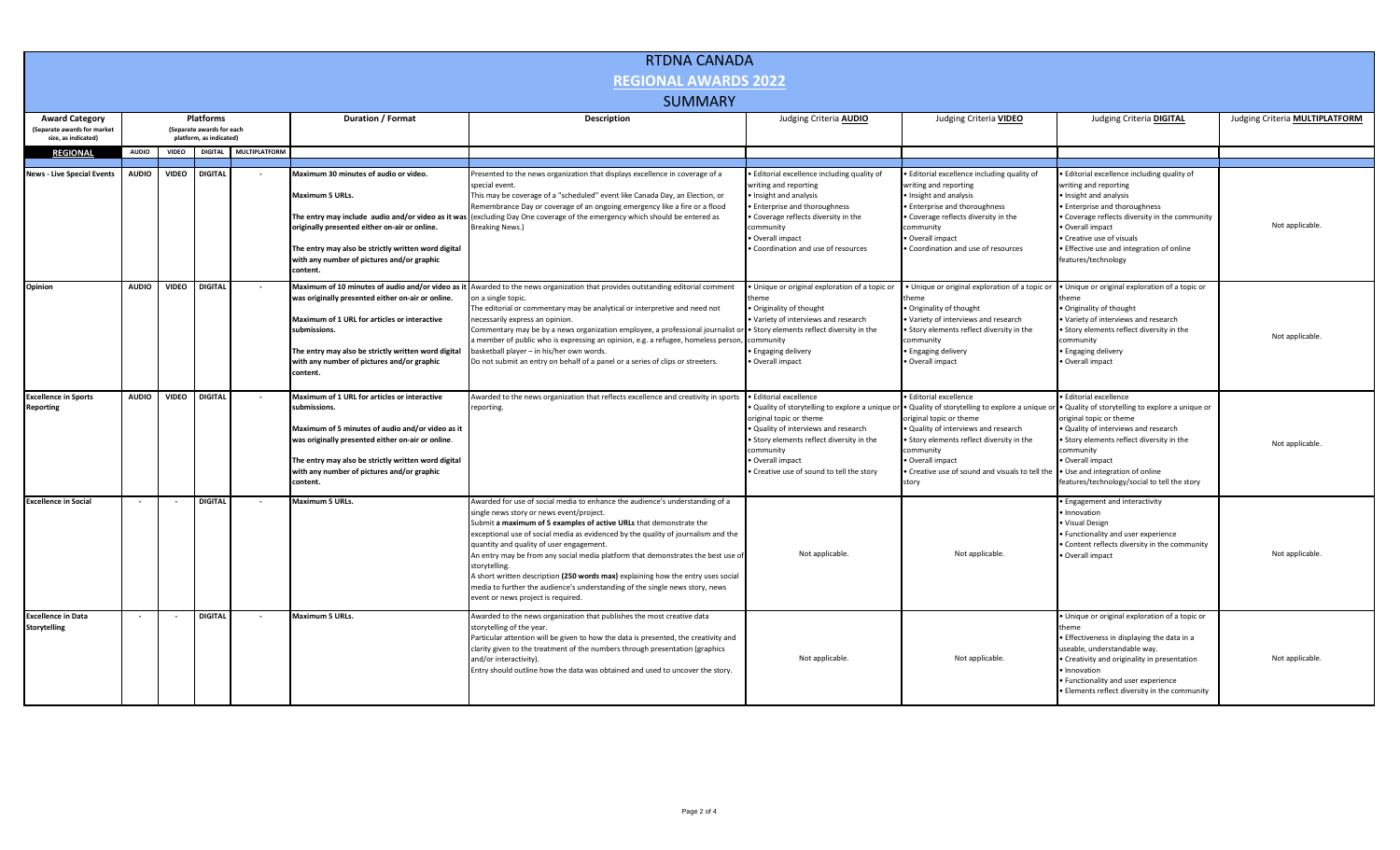| <b>RTDNA CANADA</b>                                                |              |              |                                               |                       |                                                                                                                                                                                             |                                                                                                                                                                                                                                                                                                                                                                                                                                                                                                                                                                                                                                                                                                                                                                                                                                                                                                     |                                                                                                                                                                                                                                                                                                        |                                                                                                                                                                                 |                                                                                                                                                                |                                       |  |
|--------------------------------------------------------------------|--------------|--------------|-----------------------------------------------|-----------------------|---------------------------------------------------------------------------------------------------------------------------------------------------------------------------------------------|-----------------------------------------------------------------------------------------------------------------------------------------------------------------------------------------------------------------------------------------------------------------------------------------------------------------------------------------------------------------------------------------------------------------------------------------------------------------------------------------------------------------------------------------------------------------------------------------------------------------------------------------------------------------------------------------------------------------------------------------------------------------------------------------------------------------------------------------------------------------------------------------------------|--------------------------------------------------------------------------------------------------------------------------------------------------------------------------------------------------------------------------------------------------------------------------------------------------------|---------------------------------------------------------------------------------------------------------------------------------------------------------------------------------|----------------------------------------------------------------------------------------------------------------------------------------------------------------|---------------------------------------|--|
| <b>REGIONAL AWARDS 2022</b>                                        |              |              |                                               |                       |                                                                                                                                                                                             |                                                                                                                                                                                                                                                                                                                                                                                                                                                                                                                                                                                                                                                                                                                                                                                                                                                                                                     |                                                                                                                                                                                                                                                                                                        |                                                                                                                                                                                 |                                                                                                                                                                |                                       |  |
| <b>SUMMARY</b>                                                     |              |              |                                               |                       |                                                                                                                                                                                             |                                                                                                                                                                                                                                                                                                                                                                                                                                                                                                                                                                                                                                                                                                                                                                                                                                                                                                     |                                                                                                                                                                                                                                                                                                        |                                                                                                                                                                                 |                                                                                                                                                                |                                       |  |
| <b>Award Category</b><br>(Separate awards for market               |              |              | <b>Platforms</b><br>(Separate awards for each |                       | Duration / Format                                                                                                                                                                           | Description                                                                                                                                                                                                                                                                                                                                                                                                                                                                                                                                                                                                                                                                                                                                                                                                                                                                                         | Judging Criteria <b>AUDIO</b>                                                                                                                                                                                                                                                                          | Judging Criteria VIDEO                                                                                                                                                          | Judging Criteria <b>DIGITAL</b>                                                                                                                                | Judging Criteria <b>MULTIPLATFORM</b> |  |
| size, as indicated)                                                |              |              | platform, as indicated)                       |                       |                                                                                                                                                                                             |                                                                                                                                                                                                                                                                                                                                                                                                                                                                                                                                                                                                                                                                                                                                                                                                                                                                                                     |                                                                                                                                                                                                                                                                                                        |                                                                                                                                                                                 |                                                                                                                                                                |                                       |  |
| <b>REGIONAL</b>                                                    | <b>AUDIO</b> | <b>VIDEO</b> |                                               | DIGITAL MULTIPLATFORM |                                                                                                                                                                                             |                                                                                                                                                                                                                                                                                                                                                                                                                                                                                                                                                                                                                                                                                                                                                                                                                                                                                                     |                                                                                                                                                                                                                                                                                                        |                                                                                                                                                                                 |                                                                                                                                                                |                                       |  |
| <b>Overall Excellence in Digital</b>                               |              |              | <b>DIGITAL</b>                                |                       | Maximum 5 URLs or screenshots.                                                                                                                                                              | Awarded to the news organization that makes the best use of their content,<br>product and technology in the exceptional presentation of its overall news<br>coverage on digital.<br>Journalism must deliver compelling storytelling that is impactful and creative.<br>Platform should demonstrate unparalleled user experience through useful<br>functionality and innovative design.<br>This award is for brands that have demonstrated excellence throughout the year<br>to enhance storytelling for Canadian audiences.<br>Examples could include URLs to articles, interactives, homepages, sites and<br>sections built for events or specific subject matter, apps, or social content.<br>Screenshots of homepages or site sections are valid submissions in addition to the<br>URL entries. Entries will be judged on content, innovation, visual design,<br>unctionality and interactivity. | Not applicable.                                                                                                                                                                                                                                                                                        | Not applicable.                                                                                                                                                                 | Editorial excellence<br>Innovation<br>Visual Design<br>· Interactivity<br>• Functionality and user experience<br>. Content reflects diversity in the community | Not applicable                        |  |
| <b>Best Podcast</b>                                                | <b>AUDIO</b> |              |                                               | $\sim$                | Maximum submission duration for a single podcast<br>or a series is 30 minutes total.<br>Awarded to a single episode or a series.<br>For a series you may submit a maximum of 3<br>episodes. | Awarded to a single podcast or a podcast series that displays an outstanding use of<br>the aural medium.<br>If you have a 12 episode podcast series, you can enter up to 3 different episodes<br>from the series to a maximum of 30 minutes.<br>Content should be produced specifically for the podcast and not merely<br>repackaging of material created for broadcast.                                                                                                                                                                                                                                                                                                                                                                                                                                                                                                                            | · Unique exploration of an original topic or<br>heme<br><b>Editorial excellence</b><br>· Story elements reflect diversity in the<br>community<br>· Creative use of sound<br>· Quality of interviews<br>· Story elements reflect diversity in the<br>community<br>Overall impact of the story or series | Not applicable.                                                                                                                                                                 | Not applicable.                                                                                                                                                | Not applicable.                       |  |
| <b>Excellence in Sound</b>                                         | <b>AUDIO</b> | <b>VIDEO</b> |                                               |                       | Maximum 10 minutes of audio or video.                                                                                                                                                       | Awarded to the news organization that displays an outstanding and creative use of<br>sound to tell a single news story or feature.<br>Particular attention will be given to production elements and creative<br>presentation.<br>The story must be presented as it appeared on air or online and all sound must<br>have been produced by a member of the organization. No third-party commercial<br>audio.<br>Audio obtained through social media is acceptable but will not be considered.<br>"Year-ender" packages are not allowed.                                                                                                                                                                                                                                                                                                                                                               | · Creative and original use of sound<br>Technical quality of production<br><b>Editorial excellence</b><br>Story elements reflect diversity in the<br>community<br>· Overall impact                                                                                                                     | Creative and original use of sound<br>Technical quality of production<br>· Editorial excellence<br>• Story elements reflect diversity in the<br>community<br>· Overall impact   | Not applicable.                                                                                                                                                | Not applicable.                       |  |
| <b>Radio Newscast</b><br>• Small / Medium Market<br>· Large Market | <b>AUDIO</b> | $\sim$       | $\sim$                                        | $\sim$                | Maximum 30 minutes of audio.                                                                                                                                                                | Awarded to the news organization that displays overall excellence in the<br>presentation of a regularly scheduled news broadcast.<br>Editing note: Maximum of 3 clips may be entered from a same-day program.<br>Each clip may have a late in and early out but there should not be any editing<br>within the clip itself.                                                                                                                                                                                                                                                                                                                                                                                                                                                                                                                                                                          | · Editorial excellence including quality of<br>writing and reporting<br>Enterprise and thoroughness (initiative)<br>Newscast elements reflect diversity in the<br>community<br>· Delivery of anchor(s) and reporters<br>· Creative use of sound<br>· Overall impact                                    | Not applicable.                                                                                                                                                                 | Not applicable.                                                                                                                                                | Not applicable.                       |  |
| <b>Excellence in Video</b>                                         |              | <b>VIDEO</b> |                                               |                       | Maximum 10 minutes of video.                                                                                                                                                                | Awarded to the news organization that shows multiple, outstanding and creative<br>examples of video to tell a single news story.<br>The story must be submitted as it appeared on-air or online, and all visuals must<br>have been shot by a member of the news organization. No third-party commercial<br>video.<br>Video obtained through social media is acceptable but will not be considered.<br>"Year-ender" packages are not allowed.                                                                                                                                                                                                                                                                                                                                                                                                                                                        | Not applicable.                                                                                                                                                                                                                                                                                        | · Creative and original use of video<br>Technical quality of production<br>· Editorial excellence<br>· Story elements reflect diversity in the<br>community<br>· Overall impact | Not applicable.                                                                                                                                                | Not applicable.                       |  |